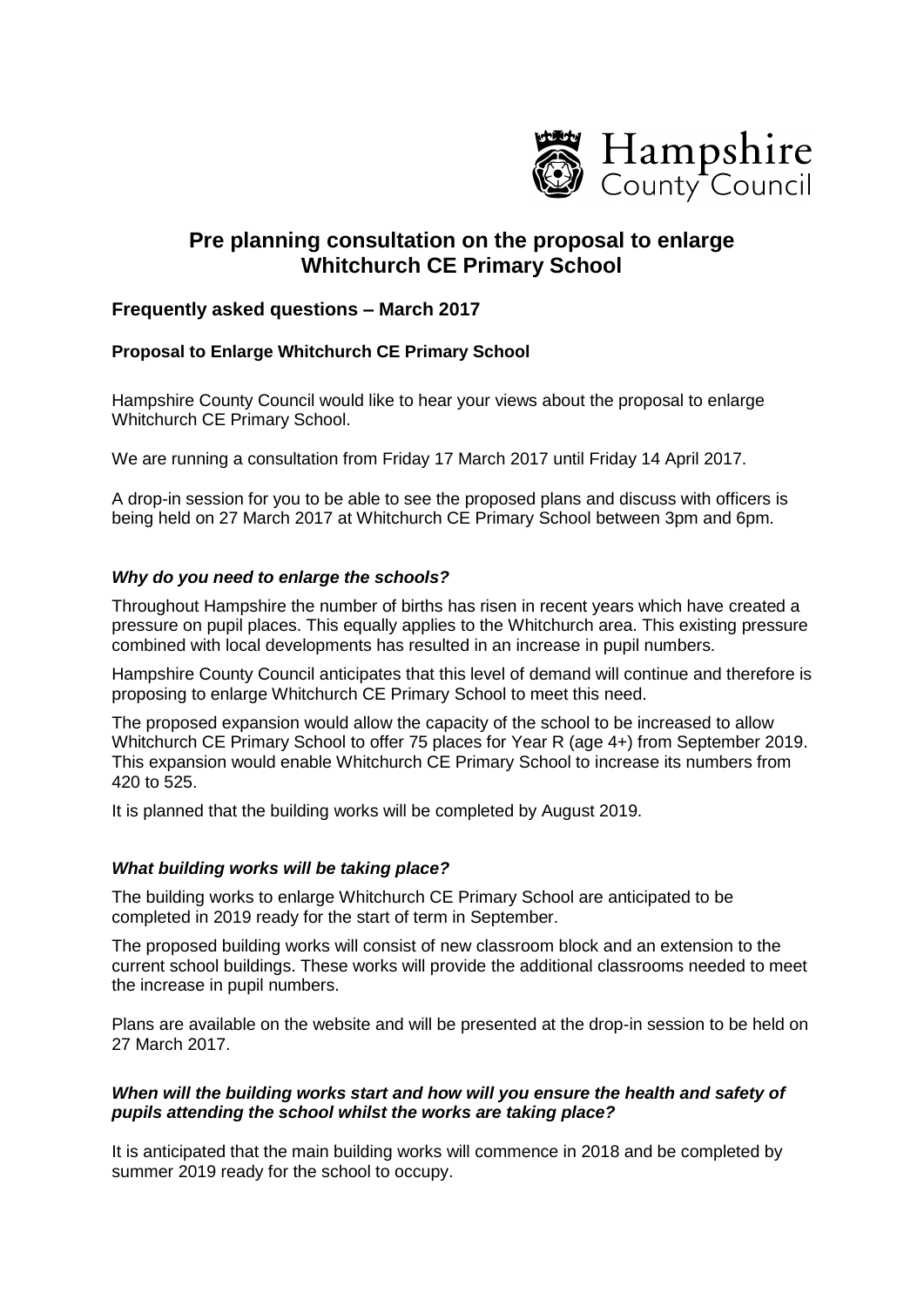Health and safety of children, staff and visitors is paramount. The County Council works with construction partners who have significant experience of working on school sites. A detailed health and safety plan will be drawn up with the school to include items such as restricting delivery times for materials to avoid the beginning and end of the school day, maintaining safe access routes for pupils, staff and visitors etc.

#### *What will be the impact on pupils within the schools?*

The schools will continue to operate as normal during the building works. Everything will be done to minimise the impact on pupils teaching and learning but we do acknowledge that there may be some disruption. The County Council is liaising fully with the headteacher and governors on the project to ensure that the planning for the building works runs as smoothly as possible.

#### *What about the impact on traffic due to the schools taking more pupils?*

The County Council appreciates that local residents will be concerned about potential traffic implications due to the school being expanded. By planning to create school places as close as possible to where children live, we create the best chance for those children to travel to school using means of travel other than the car. This is supported through the production of a School Travel Plan, to be submitted as part of the planning application.

Officers from Hampshire County Council will be at the consultation drop-in session to explain the process in developing a School Travel Plan, and to answer any questions you have.

A School Travel Plan is a long-term document produced by the whole school community and any other interested/affected parties. It looks at how children, parents, staff and visitors travel to and from school, and sets out measures to;

- 1. Encourage and enable pupils, parents, guardians and staff to walk, scoot and cycle to school. Where this is not possible, consider public transport, car sharing or 'Park and Stride' to school.
- 2. Encourage and provide educational programmes relating to child travel and how this links to the environment, safety and health.
- 3. Improve safety.

The key stages involved in developing a travel plan are;

- **-** Surveying pupils, parents and staff as to how they travel, the barriers that they may encounter, and suggestions as to improvements.
- **-** Consult with residents through the statutory drop-in sessions to identify issues, relating to the school run, that are felt by the wider community, along with possible solutions
- **-** Work with the various key stakeholders to develop an action plan to target the issues that are preventing pupils, parents and staff from using alternatives to the car. The initiatives identified will be a combination of physical measures such as scooter storage or crossing points, and 'soft' measures relating to education, promotion and enforcement. For those who have no alternative but to use the car, other options will be considered such as 'Park and Stride' sites.

The travel plan will link to a Transport Statement, undertaken by consultants, and clearly define between measures that are essential to mitigate against the travel impact of the increase in numbers, and desirable measures that will provide a general improvement to routes to school, long term.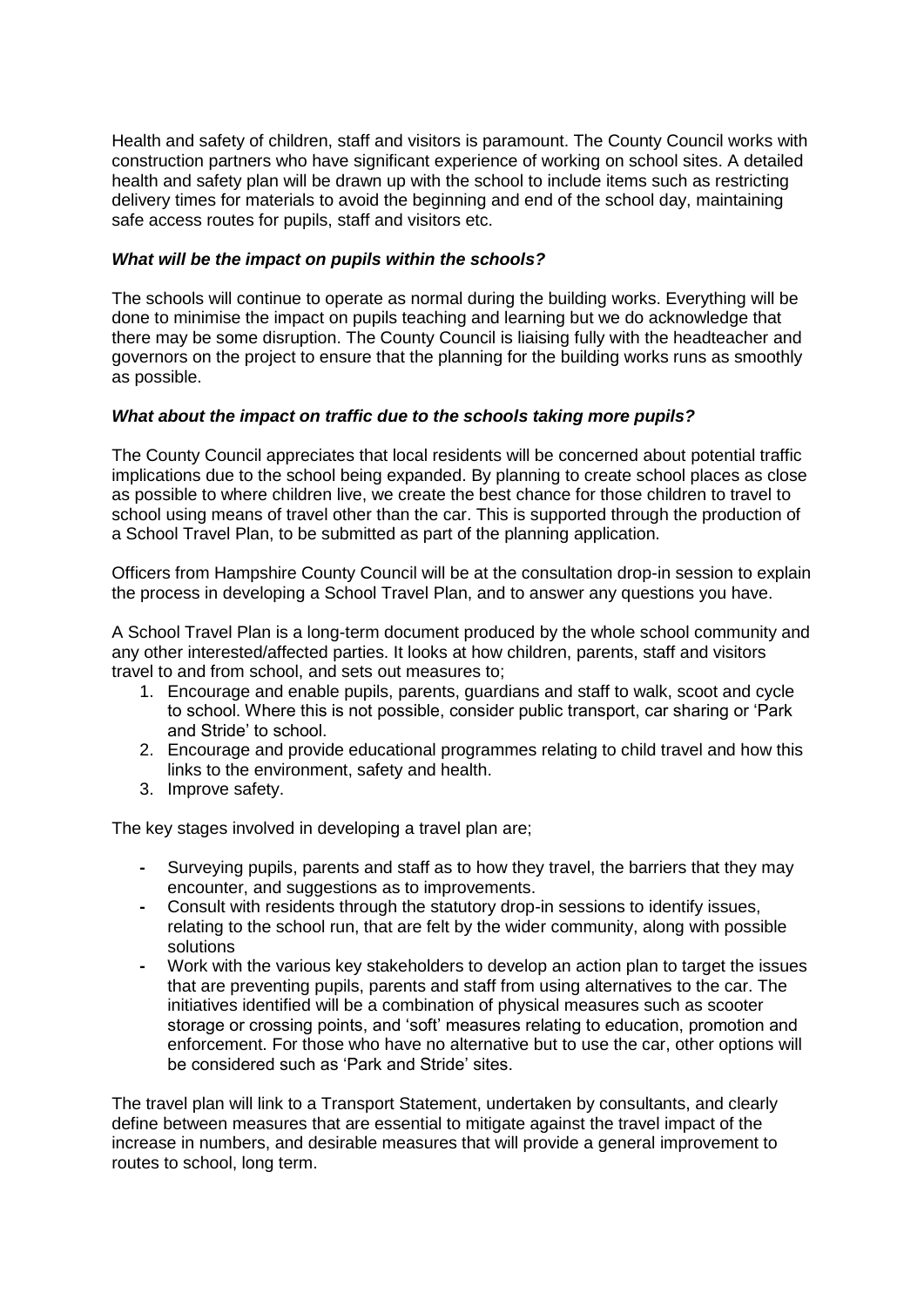## *Travel initiatives already underway with the school*

The school is already being proactive in encouraging pupils and parents to walk, cycle and scoot through a range of initiatives and curriculum activities. This seeks to embed a positive culture around cycling and scooting within the schools as well as promoting health, wellbeing and road safety. This includes participating in initiatives such as Walk to School Week and International Walking Month.

The school have recently had two children in Year 5 trained as Junior Road Safety Officers. They have been provided with a number of materials and information which they can use to educated their peers and improves their road sense and awareness on the way to school.

In addition, the School Travel Planning Team have been working closely with the school to create and promote a Park and Stride map which not only stresses the importance of walking, scooting and cycling to school but suggests other initiatives such as parking further away and walking, lift sharing and parking on a friend's drive and walking with them to try to cut down on the number of vehicles accessing the school at peak times. The team have recently input to the work of Hampshire County Council transport engineers who are investigating the possibility of improving pedestrian links through investment across the whole of Whitchurch.

The school have just reached their Bronze level Modeshift STARS accreditation for sustainable travel.

#### *How will the traffic impacts of the expansion be managed?*

A transport statement will be developed for submission alongside the planning application. A transport statement is a process that sets out transport issues relating to a proposed development. It identifies any measures that may need to be taken to deal with the anticipated transport impacts of the scheme and to improve accessibility and safety for all modes of travel, particularly for alternatives to the car such as walking, cycling and public transport.

The STP Team has been in Hampshire since 2001 and has supported 97% of schools to develop their own travel plans. This has resulted in a 12% reduction (or 20,000 fewer journeys every morning) in car use.

#### *Where will the additional staff park?*

In line with HCC's on-site school parking guidelines, parking for additional staff associated with the expansion will be catered for within the school site which does include the area to the front of the school..

#### *How will construction traffic be managed?*

A construction traffic management plan will be developed to ensure safe and considerate movement of vehicles around the site during the construction period.

#### *Will I have the opportunity to discuss the proposal and ask questions?*

A drop-in session where you will be able to discuss the proposals with County Council officers is planned for **27 March 2017 from 3pm to 6pm at Whitchurch CE Primary School.**